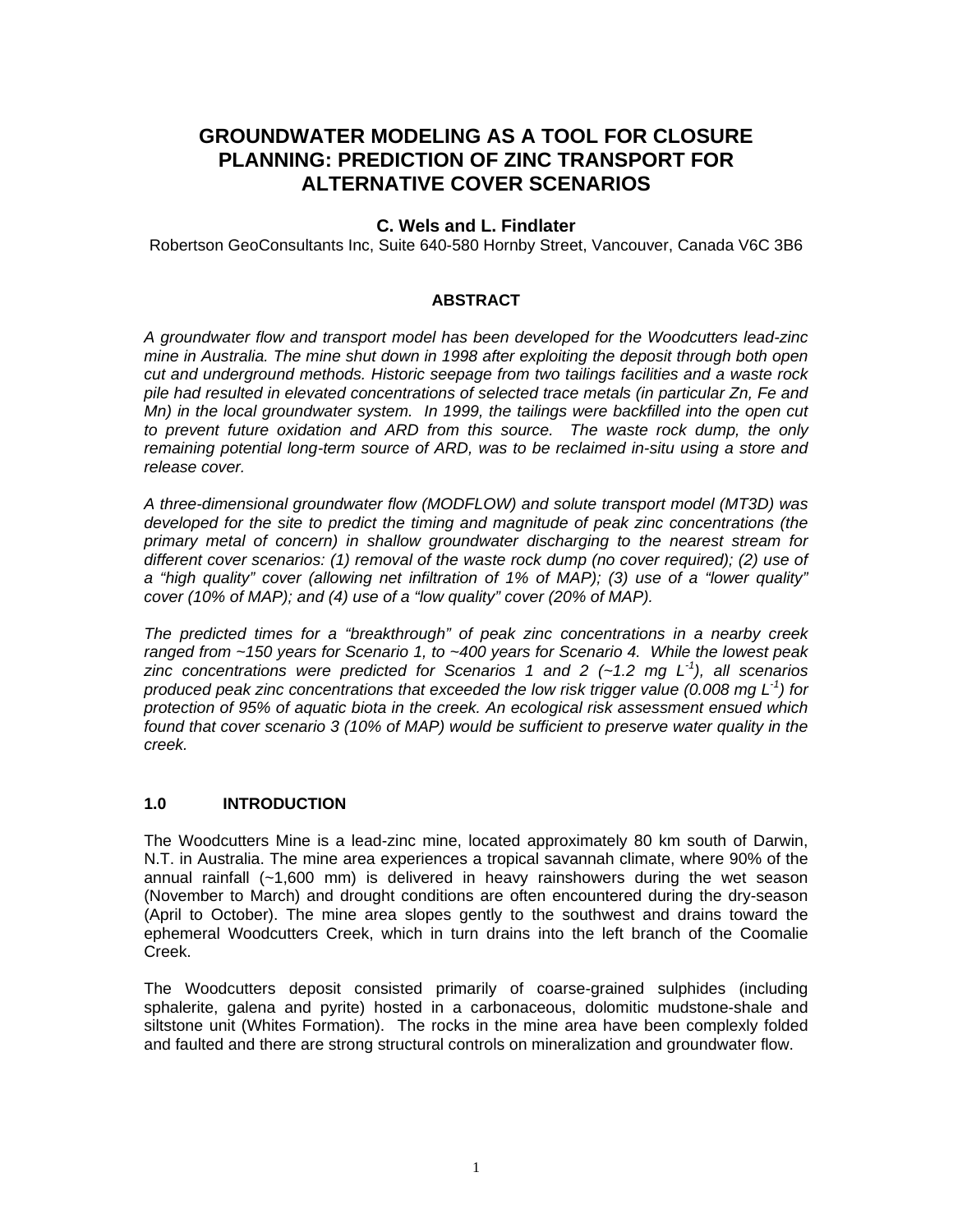Ore was first mined from a 100 m deep open cut between 1985 and 1987, after which underground mining continued until 1998, producing 750 m deep underground workings centered beneath the open cut. Significant dewatering (up to 350 L s<sup>-1</sup>) was required during mining. Pre-concentration of the mill feed produced tailings with a high mineralization content (Pb 3%, Zn 3%, As 1%, Sb 0.3%, Cd 0.2% plus high levels of sulphide) which were stored in two above-ground tailings facilities "TD1" and "TD2" (Figure 1). A waste rock dump (WRD) was constructed during the open cut phase of mining and received overburden that was classified as either clean waste rock or as sulphide bearing waste rock. High pyrite material was placed in the southern half of the dump in a "High Sulphide Cell".

Mine decommissioning started in 1999. The underground workings were allowed to reflood commencing in April 1999 and were completely reflooded by the third quarter of 1999. All tailings from TD1 and TD2 and minor amounts of waste rock were relocated to the open pit in the 1999-2000 dry season in order to minimize the potential for long-term acid generation and metal contamination. The waste rock facility, the only remaining potential long-term source of ARD, was to be reclaimed using a dry cover.

In 2000, Robertson GeoConsultants Inc. was retained to carry out a detailed hydrogeological characterization study to predict water table rebound, to identify existing mining impacts and provide a basis for the development of a closure plan, including the development of a dry cover system for the waste rock dump. This investigation included a detailed field investigation and the development of a 3-D groundwater flow and solute transport model to predict water table rebound and the fate of mine impacted groundwater. This paper focuses on the results of the groundwater flow and transport modeling, and how they were used to design a waste rock cover system that would preserve water quality in the nearby Woodcutters Creek.

# **2.0 SITE CHARACTERIZATION**

A detailed site characterization was carried out in 2000/2001 to evaluate current impacts and to provide a basis for the impact analysis. The following sections briefly summarize the key findings. For more details the reader is referred to Robertson GeoConsultants (2001, 2002a, 2002b).

# **2.1 Groundwater Flow**

Drilling and subsequent water level surveys indicated that dewatering of the open pit and underground workings over the previous ~16 years had resulted in an extensive cone of depression centered on the open cut and aligned north-south along a steeply dipping fracture system associated with the Woodcutters anticline (Figure 1). The water levels in the central part of the cone of depression showed very little variation (at 38.5 m AHD) suggesting good hydraulic connection in the underground workings, shafts and drill holes. The central area of the cone extended more than 1 km north of the open pit likely due to the presence of faults/fractures and the underground workings. In 2001, the footprint of the waste rock pile was located within the cone of depression thus seepage from the WRD was inferred to be still flowing towards the open pit (Figure 1). As of July 2001, the water table in the backfilled pit area was rebounding at a rate of  $\sim$ 9 m y<sup>-1</sup>.

# **2.2 Groundwater Quality**

The historic and recent water quality monitoring data suggest that past mining activities at the site have had a significant impact on the groundwater quality on the lease property. The most significant impact has been an increase in the concentrations of major cations (Ca and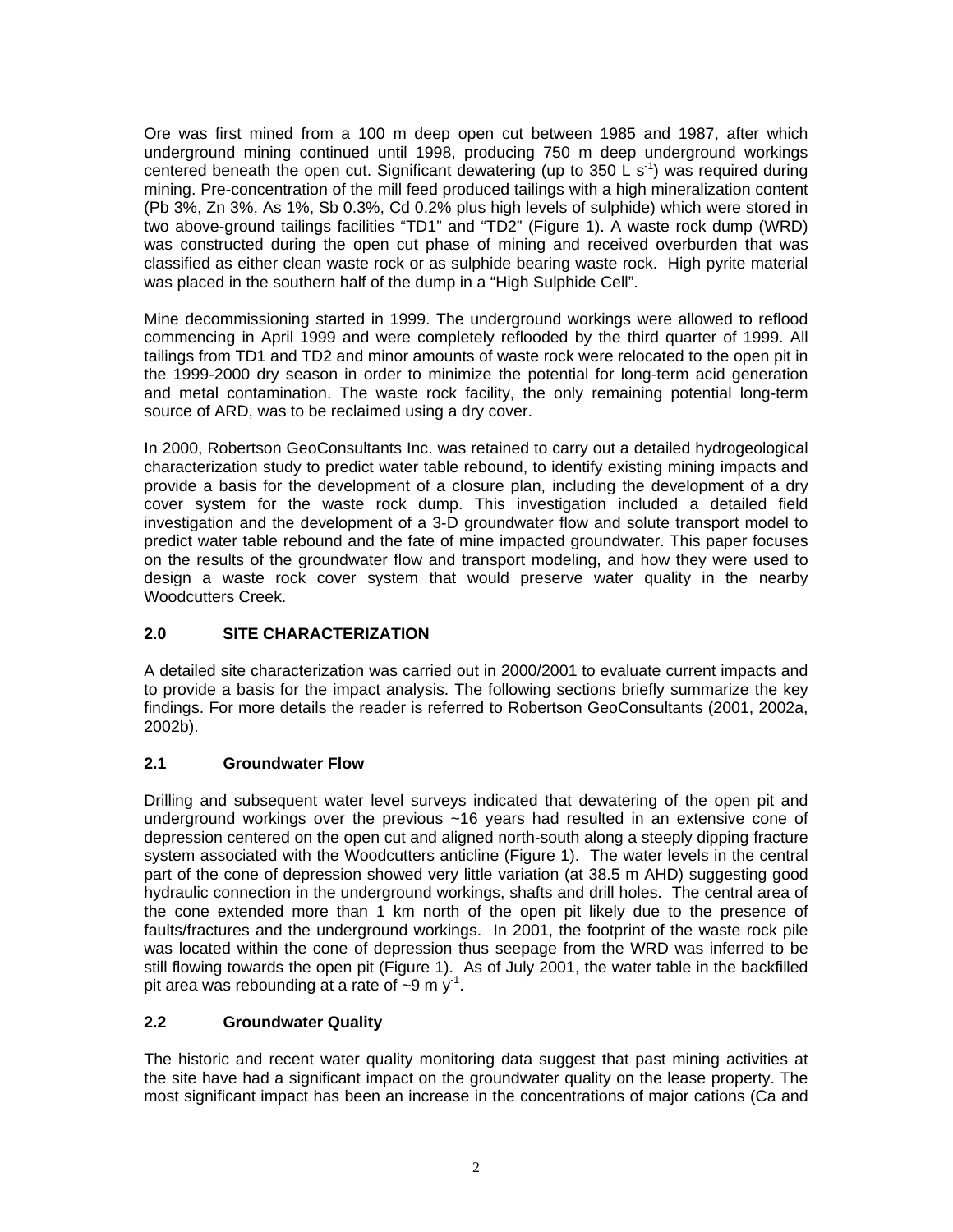

**Fig. 1. Observed groundwater levels, February 2001 (m AHD)**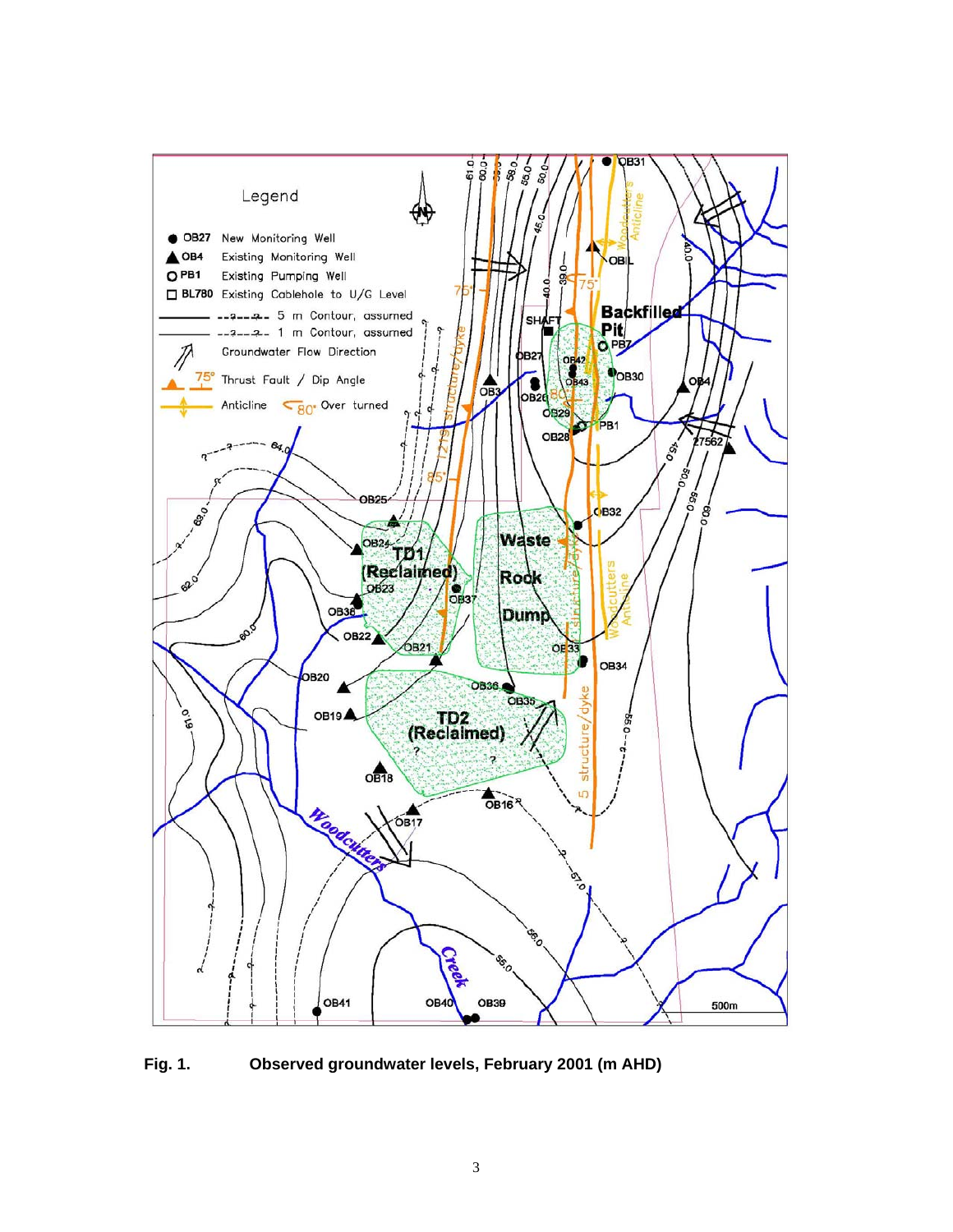Mg) and major anions (sulphate) as a result of sulphide oxidation and subsequent acid neutralization reactions. Elevated concentrations of metals (primarily Zn, Mn and Ni) were only observed in close proximity to the mine units (i.e. open pit, WRD, TD1 and TD2 etc.). The groundwater quality is characteristic of what is referred to as "neutral mine drainage".

Typical water quality in the pit area has pH below 6.0, sulphate greater than 1,000 mg  $L^{-1}$  and Zn and Mn greater than 1 mg  $L^{-1}$ . Monitoring wells located east, south and west of the WRD showed much lower concentrations of sulphate, zinc and manganese than were observed in the open pit area and in ARD seepage from the WRD itself (Robertson GeoConsultants 2001). These observations are consistent with the 2001 water level measurements, which suggested that WRD seepage was still flowing in a northerly direction towards the open pit (Figure 1).

Overall, impacted water quality across the site is not uniform suggesting important geochemical controls (e.g. local differences in buffering, sorption and/or precipitation) and/or multiple sources of ARD (WRD and reclaimed tailings area). Monitoring wells located along the southern (downstream) lease boundary indicate that mine-impacted groundwater has not reached the lease boundary and/or is sufficiently diluted.

# **3.0 GROUNDWATER FLOW MODEL**

# **3.1 Purpose**

A groundwater flow model had been previously developed for the Woodcutters mine in 1999, prior to cessation of pumping (Aquaterra, 1999). This model did not have the benefit of early recovery data for calibration and therefore significantly under-predicted the rate of groundwater rebound. The rapid reflooding of the underground workings beginning in 1999 prompted the need for an updated groundwater model, which was developed by Robertson GeoConsultants (2002a). This model was used to predict rebound of the groundwater levels in the open pit area and predict general post-closure flow conditions. The results from the flow model in turn formed the basis of a solute transport model (Section 4) which was used to determine the fate of mine-impacted water on the site.

The three-dimensional groundwater flow model was developed using the finite difference groundwater flow code MODFLOW96 (Harbaugh and McDonald 1996) in conjunction with the pre-post processor GMS v. 3.1 (EMRL 2000). The reader is referred to RGC (2002a) for a detailed discussion of the model setup. Key features of the model included explicit representation of Woodcutters Creek, backfilled tailings in the open cut, and seepage (recharge) "source areas" in the footprint areas of the tailings dams and waste rock dump.

# **3.2 Stages of Mine Life**

The Woodcutters mine site had undergone several stages in its mine life at the time of model development. These stages can be summarized as follows:

- 1. Pre-mine development (prior to December 1984);
- 2. Dewatering of the open pit (December 1984 March 1987);
- 3. Dewatering of the underground workings (March 1987 December 1998); and
- 4. Reflooding of the open pit after tailings backfill (November 1999 June 2001).

Each of these time periods represents a unique hydrogeological environment where different stresses to the system bring various hydrogeological parameters into play. As such, it was necessary to calibrate the model to all four stages of mine life in order to create a credible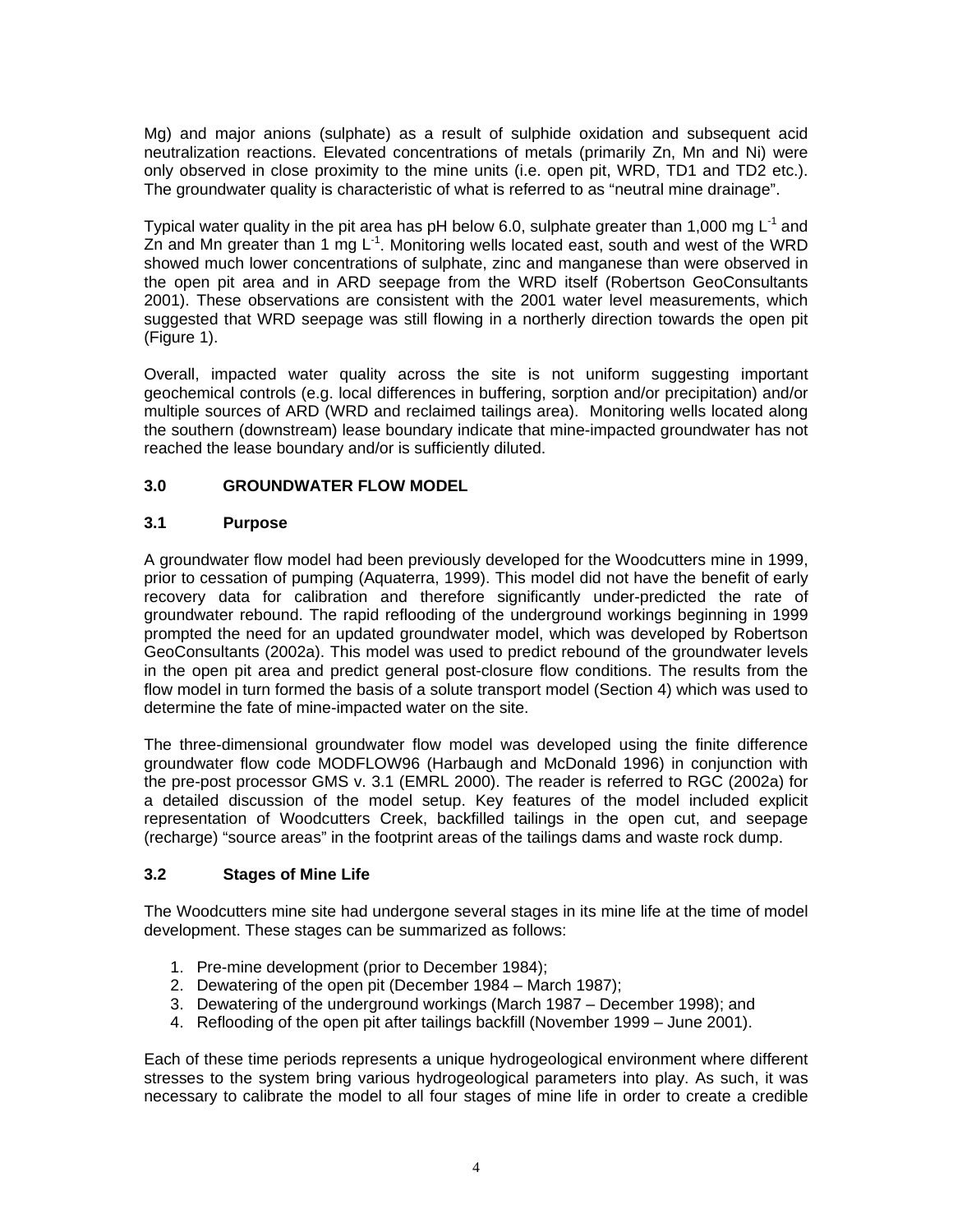model. To accomplish this, the four model periods were simulated in sequence using a fixed set of hydraulic parameters. The head solution from the first time period was used as the starting head solution for the second time period and so on.

The pre-mining steady-state model provided an opportunity to calibrate atmospheric input parameters (recharge, evapotranspiration) and hydraulic properties of regions distant from the mine site. Emphasis was placed on calibrating seasonal fluctuations in groundwater levels in the tailings area and base-flow contributing to streamflow in Woodcutters Creek.

Detailed monitoring of groundwater levels occurred during the period of open pit dewatering which allowed for calibration of hydraulic parameters in the vicinity of the open pit in the second calibration phase. The period of underground dewatering (third calibration phase) was not as well documented as the early period of open pit dewatering and proved to be a difficult period to calibrate. Nonetheless, limited pumping data collected during this phase provided an opportunity to calibrate hydraulic parameters in the vicinity of the underground workings.

The period of reflooding of the underground workings and open pit represented the most crucial step in the calibration process for several reasons. Detailed water level monitoring in the open pit during this time provided well-defined calibration targets, which were the most relevant to future water level predictions. In addition, this period also served as a partial verification for the flow model. Sensitivity analyses indicated that the rate of water level recovery in the open pit area was highly sensitive to the assumed specific yield of the bedrock and the backfilled tailings.

# **3.3 Major Outcomes of the Groundwater Flow Model**

A major result from the groundwater flow model was the delineation of the cone of depression caused by mine dewatering. At its largest extent (at the end of underground dewatering), the cone of depression likely extended ~2.3 km in the east-west direction and  $\sim$  6.5 km in the north-south direction, encompassing a surface area of  $\sim$  10.7 km<sup>2</sup>. While extensive, the cone remained entirely within the watershed of the mine and did not cause trans-basin flow across watersheds. Furthermore, during the furthest extent of the drawdown cone, shallow groundwater in the area of the reclaimed tailings impoundments continued to discharge to Woodcutters Creek which is consistent with evidence of tailings seepage observed in the monitoring wells downstream of TD1 and TD2.

One of the main objectives behind the flow modeling work was to predict the recovery of the water table and predict whether the tailings backfilled into the open cut would be completely reflooded. The model was calibrated to early recovery data collected between 1999 and 2001. Figure 2 shows the simulated recovery in hydraulic heads in the underground workings. The observed water levels in the shaft and two deep pumping wells are shown for comparison. While the model slightly overpredicts the magnitude of recovery in the underground workings (due to a datum shift that not known at the time of model calibration), the actual rate of recovery (slope of the graph) was reproduced very well. Water level data collected since completion of the groundwater model has at least partially verified the model predictions (Figure 2). The model predicts that the backfilled tailings will be completely reflooded by 2010-2012 and that the groundwater levels will recover to pre-mining levels likely by 2020-2025. Upon complete reflooding of the tailings, the model predicts that the entire mine site, including the open pit and waste rock dump will drain towards Woodcutters Creek.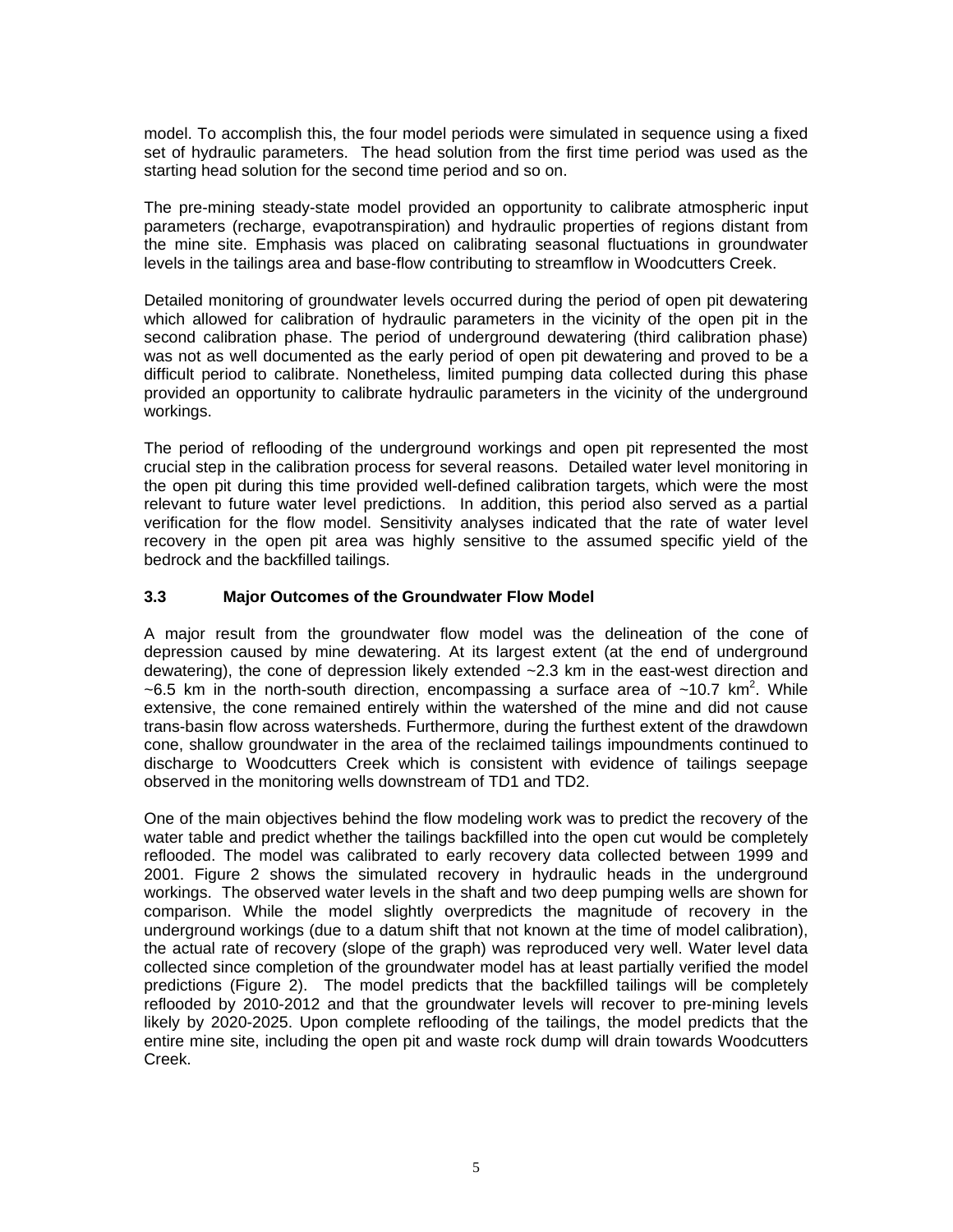

**Fig. 2. Simulated and observed water level rebound in the underground workings** 

#### **4.0 SOLUTE TRANSPORT MODEL**

#### **4.1 Purpose**

While the timing of groundwater recovery was an important result from the flow model, ultimately the primary focus of the study was to predict the potential impact of shallow groundwater discharging to Woodcutters creek and how that impact could be mitigated by various cover designs for the waste rock dump. This was accomplished through the development of a solute transport model for the site, using zinc as the contaminant of interest. Zinc was chosen as a key contaminant of concern for the site because (i) it occurs in high concentration in the WRD seepage (up to 400 mg  $L^{-1}$ ); (ii) it is mobile in circum-neutral groundwater and (iii) it is potentially toxic to aquatic organisms. In addition, soluble zinc has a relatively low affinity for aquifer materials, thereby making it a 'worst case' indicator of potential environmental impact.

The transport model was developed using the MT3DMS (version 3.50) code (Zheng and Wang 1999) which was developed for use with MODFLOW96. A detailed discussion of the transport model setup can be found in RGC (2002a). Unlike the groundwater flow model, the solute transport model could not be calibrated because historic water quality data was unavailable. Accordingly, current conditions (concentrations) were assumed based on recent water quality monitoring and the model was then run forward into the future (200-380 years depending on the cover scenario simulated).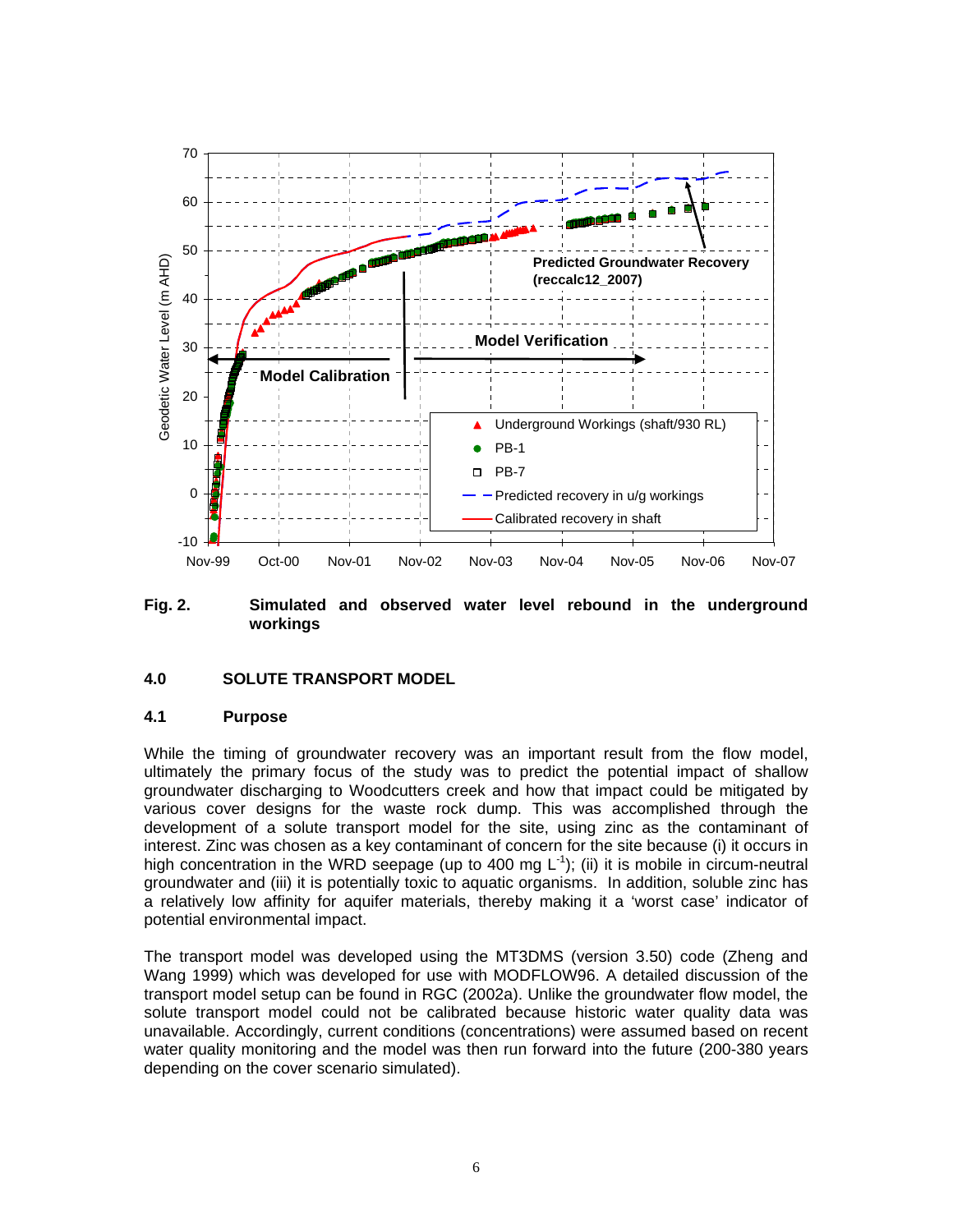# **4.2 Modeled Cover Scenarios**

A total of four cover scenarios were selected for further impact analysis. The assumed seepage rates, initial (current) zinc concentrations and "future" zinc concentrations in waste rock pore water are summarized in Table 1 for each scenario. Note that current zinc porewater concentrations in the waste rock dump were determined using a geochemical equilibrium model (MINTEQA2) (OKC-RGC 2002). Geochemical modeling was also used to determine future zinc porewater concentrations.

Removal of the waste rock dump (Scenario 1) was not a realistic option but was included to allow an assessment of the "incremental" impact of seepage from the waste rock pile on groundwater quality and therefore the extent of incremental benefit to be gained by rehabilitation of the waste rock pile.

| Cover<br>Scenario | Cover<br>Quality | Cover Design                                            | Seepage<br>Rate <sup>A</sup> | Assumed WRD Seepage<br><b>Water Quality</b><br>$(mg L^{-1})$ |           |
|-------------------|------------------|---------------------------------------------------------|------------------------------|--------------------------------------------------------------|-----------|
|                   |                  |                                                         |                              | Initial Zn                                                   | Future Zn |
| 1                 | WRD<br>removed   | No cover required                                       | 0% of MAP<br>(no WRD)        | 10                                                           | 0         |
| 2                 | High             | 2m growth medium<br>over 0.5m compacted,<br>active clay | 1% of MAP                    | 10                                                           | 10        |
| 3                 | Moderate         | 1m growth medium<br>over 0.5m compacted,<br>active clay | 10% of MAP                   | 10                                                           | 50        |
| 4                 | Low              | 1m growth medium<br>over 0.5m compacted,<br>stable clay | 20% of MAP                   | 10                                                           | 100       |

# **Table 1. Cover scenarios evaluated with solute transport model**

<sup>A</sup>Expressed in terms of Mean Annual Precipitation "MAP"

# **4.3 Predicted Post-Closure Water Quality**

For each scenario, zinc breakthrough curves were computed at six observation points located along the flow path (see Figure 1 for observation point locations). Figure 3 shows the simulated breakthrough curves at these observation points for Scenario 1, i.e. where the waste rock dump is removed entirely. This hypothetical scenario illustrates that zinc concentrations in the aquifer will remain significantly above background for many decades, even if there was no future release of zinc into the system (i.e. no future seepage from the waste rock pile). This is a result of the large amount of zinc believed to be stored in the groundwater system, both in dissolved form in the groundwater itself and sorbed onto the aquifer material. Note that zinc concentrations downstream of the waste rock pile (at OB35/36) are predicted to initially increase (from  $~1.1$  mg L<sup>-1</sup> currently observed to as high as 5-7 mg  $L^{-1}$ ) due the anticipated reversal of groundwater flow, which will allow migration of contaminated groundwater from the open pit and underground workings towards Woodcutters Creek.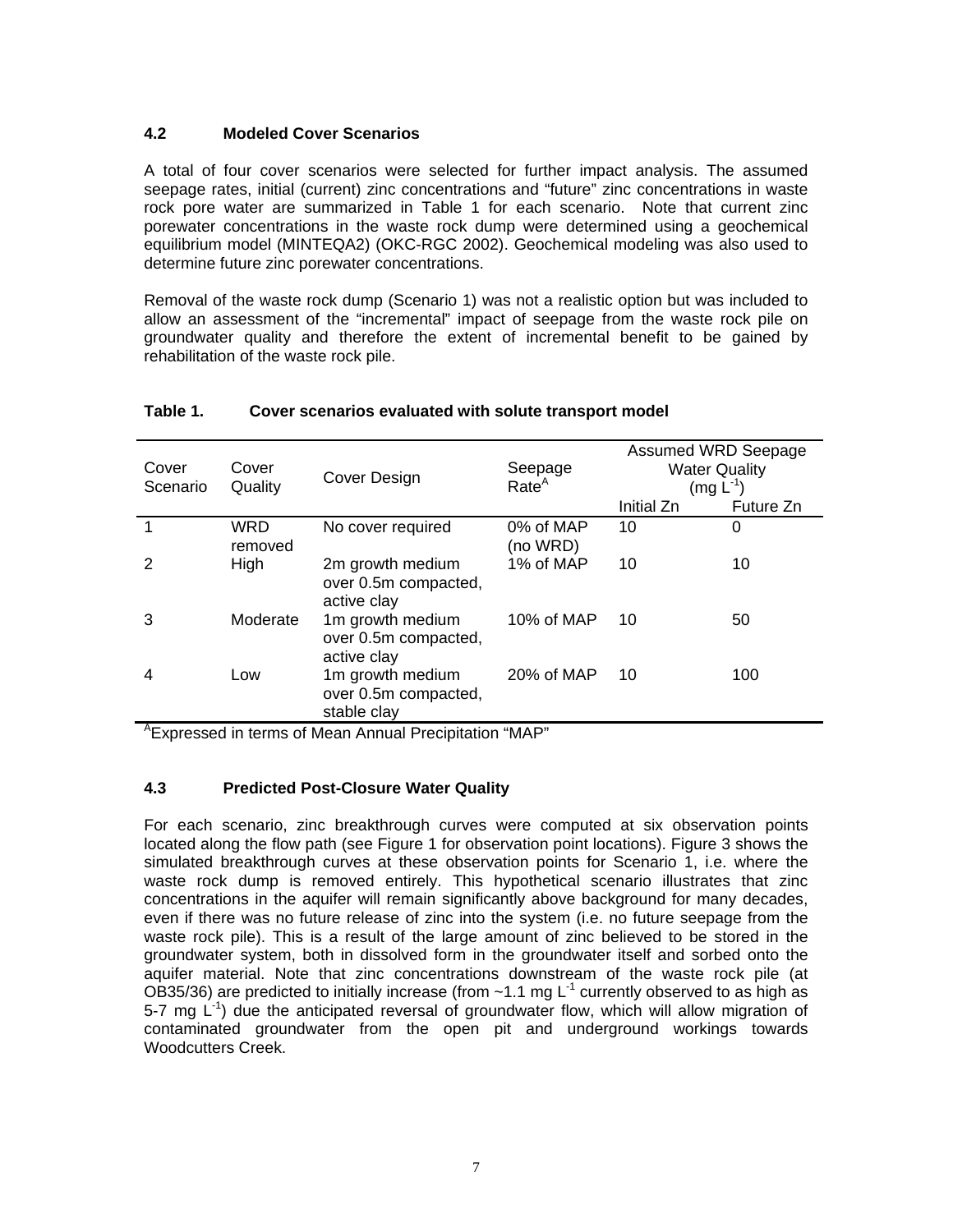

**Fig. 3. Simulated zinc concentrations (mg L-1) for Scenario 1 (waste rock dump removed; WRD seepage = 0% MAP, Zn=0 mg L-1)**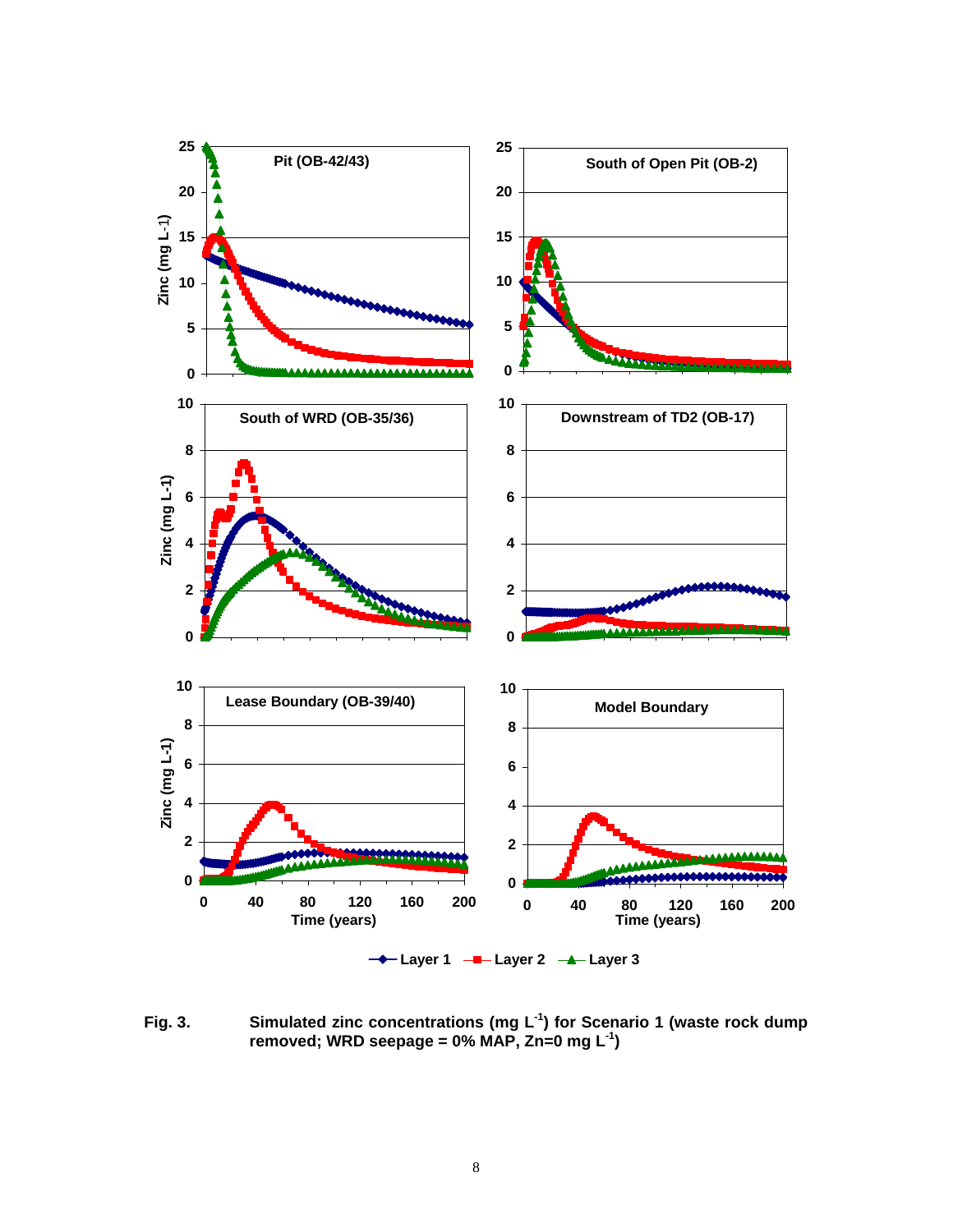To compare the impact of various cover scenarios on shallow groundwater entering Woodcutters Creek, Zn breakthrough curves were computed for a nearby monitoring bore (OB17) and are shown in Figure 4. The predicted times for a "breakthrough" of peak zinc concentrations at the stream range from ~150 years for Scenario 1 (removal of waste rock dump), to ~400 years for Scenario 4 (low quality cover). Note that even in Scenario 1 (waste rock storage facility removed) zinc concentrations are predicted to increase slightly before diminishing due to "flushing" of zinc currently stored in the local aquifer system.

As expected, the highest zinc concentrations in groundwater discharging to the stream were predicted for Scenario 4, which represents the scenario with the highest zinc load from the waste rock pile to the aquifer system. Note that the predicted peak zinc concentrations in shallow groundwater discharging into the stream are very similar for Scenarios 1 and 2 (Figure 4), implying that the zinc load released from a high quality cover is small relative to the zinc currently stored in the aquifer system.

It should be noted that the confidence that can be placed on specific numbers predicted by the transport model is limited because the transport model could not be calibrated. Nevertheless, the modeling results are believed to provide a reasonable framework for a qualitative, if not semi-quantitative comparison of different cover options and their likely impact on the water quality of Woodcutters Creek.



**Fig. 4. Simulated zinc concentrations (mg L-1) at OB17 (shallow groundwater)**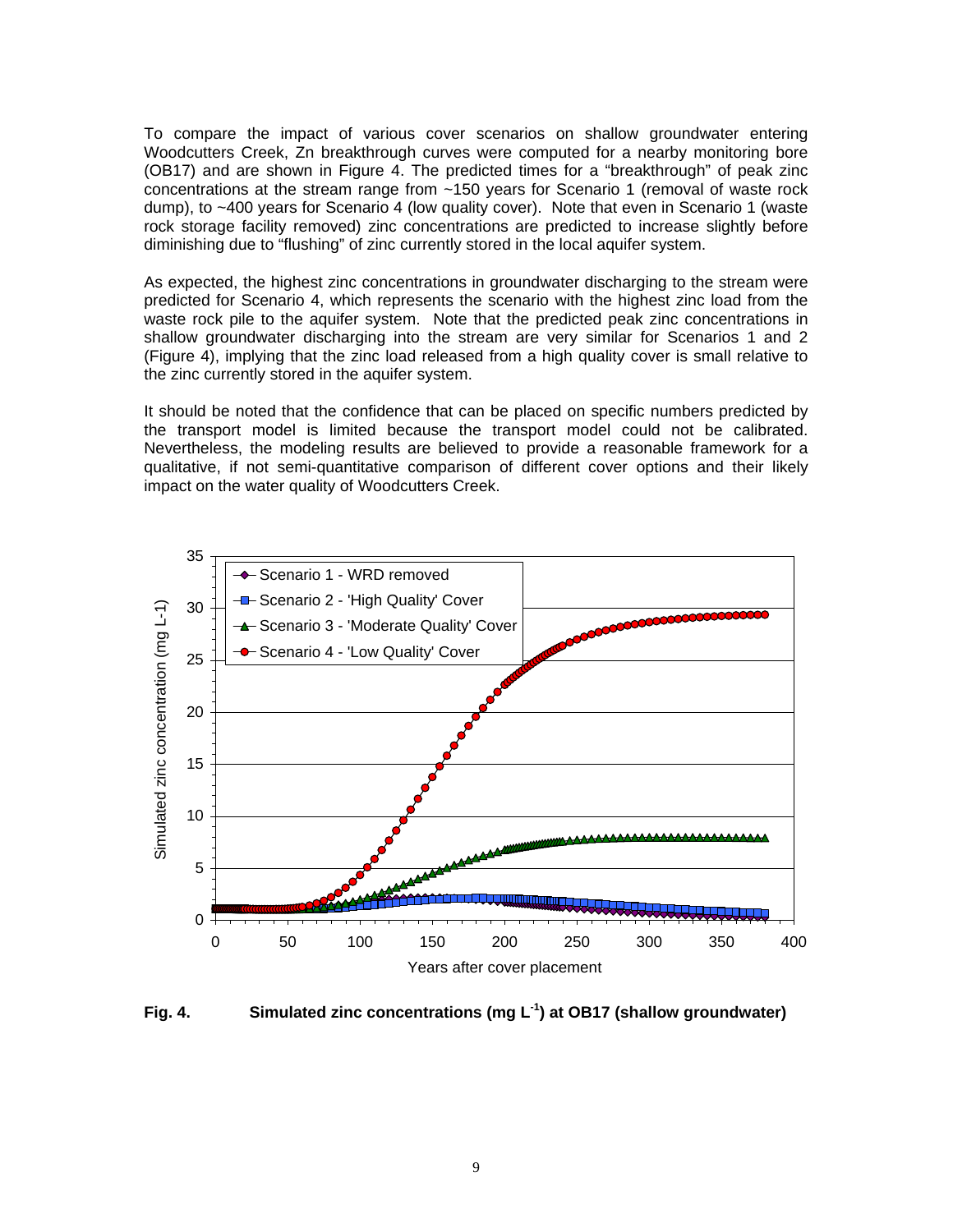# **5.0 ECOLOGICAL RISK ON WOODCUTTERS CREEK**

The major outcome of the transport model was the ability to predict the timing and magnitude of peak zinc concentrations in the shallow groundwater discharging into Woodcutters Creek for various closure scenarios. While this was an important result in itself, the primary focus of the study was to determine the resultant stream water quality and the potential impacts to stream ecology.

Table 2 summarizes the predicted peak zinc concentrations in shallow groundwater discharging along three sections of Woodcutters Creek. This shallow groundwater (baseflow) consists of mine impacted groundwater originating from the eastern portion of the watershed diluted by non-impacted groundwater originating from elsewhere in the watershed.

#### **Table 2. Summary of predicted zinc concentrations in baseflow to Woodcutters Creek at time of peak breakthrough**

| <b>Stream Segment</b>                                                               | Cover      | Cover      | Cover      | Cover      |  |  |  |  |
|-------------------------------------------------------------------------------------|------------|------------|------------|------------|--|--|--|--|
|                                                                                     | Scenario 1 | Scenario 2 | Scenario 3 | Scenario 4 |  |  |  |  |
| Time of peak zinc concentrations (years)                                            |            |            |            |            |  |  |  |  |
|                                                                                     | 150        | 200        | 380        | 380        |  |  |  |  |
| Simulated Average Zinc Concentrations in Shallow Groundwater Near Woodcutters Creek |            |            |            |            |  |  |  |  |
| (mg L <sup>-1</sup> )                                                               |            |            |            |            |  |  |  |  |
| 1 (upper mine reach)                                                                | 0.2        | 0.1        | 0.3        | 1.2        |  |  |  |  |
| 2 (lower mine reach)                                                                | 1.2        | 1.2        | 3.9        | 13.3       |  |  |  |  |
| 3 (downstream of mine lease)                                                        | 0.3        | 0.3        | 0.9        | 3.1        |  |  |  |  |

As can bee seen from Table 2, the predicted peak zinc concentrations for all cover scenarios exceed 0.008 mg  $L^{-1}$ , which is considered to be the "low risk" trigger value for the protection of 95% of aquatic biota (ANZECC 2000). As a result, an ecological risk analysis was initiated to evaluate the risk of elevated zinc concentrations to downstream aquatic receptors (EWL 2003).

The concentrations in Table 2 were combined with baseflow estimates and available surface water flows to estimate the likely peak zinc concentrations in Woodcutters and Coomalie Creeks. The computed zinc concentrations were then compared to applicable guidelines to evaluate the impact on the stream ecology and beneficial uses of the aquatic resources (see EWL, 2003 for details). Based on this analysis, EWL Sciences concluded that:

- peak zinc concentrations in Woodcutters Creek are likely to exceed the ANZECC 80% aquatic ecosystem protection guideline value as well as background concentrations for all cover scenarios;
- future impacts to Coomalie Creek are likely to be negligible, provided that seepage rates from the waste rock pile are below 10% of MAP (i.e. Cover Scenarios 1, 2 or 3); and
- future water quality in both Woodcutters Creek and Coomalie Creek are likely such that fishes, mussels and other aquatic biota may be eaten (in the absence of other impacts not related to the Woodcutters Mine).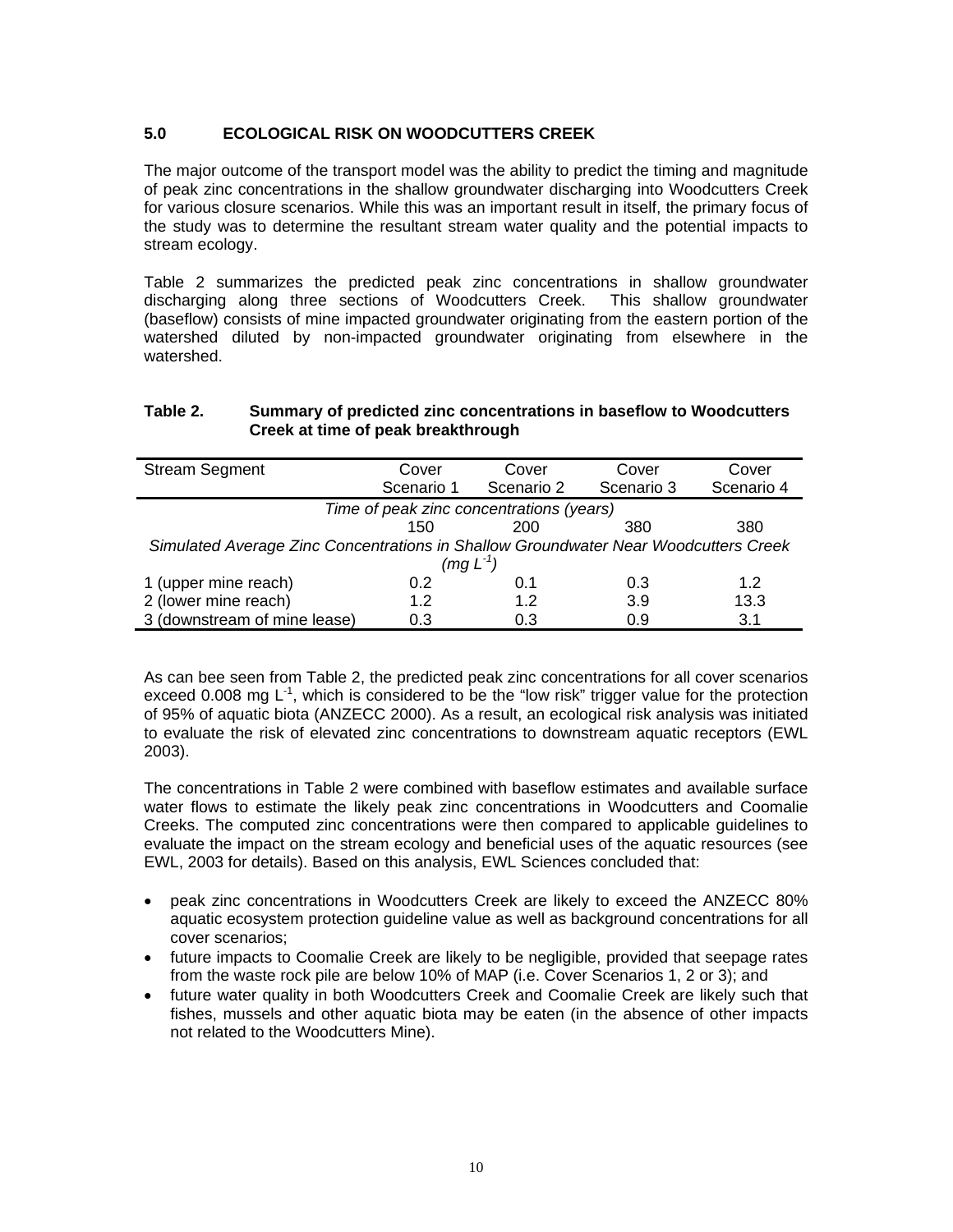# **6.0 COVER CONSTRUCTION AND MODEL VALIDATION**

The transport modeling and the ecological risk assessment suggested that a "moderate quality cover" (Scenario 3) would be sufficient to meet the closure criteria developed for the site. However, allowing for inevitable changes in cover performance through time, the site owner decided to adopt a more conservative design figure of 5% mean annual precipitation for final cover design and construction. This cover was then constructed in 2003/2004.

Routine water quality monitoring has been undertaken at the Woodcutters site since 2001. No significant changes in groundwater quality have yet been observed at the site (including the reclaimed tailings area) illustrating the slow response of the groundwater system in response to various closure activities. Longer-term groundwater quality monitoring (10-20 years) will be required to evaluate the validity of the solute transport modeling predictions and the success of closure in general.

# **7.0 CONCLUSIONS AND LESSONS LEARNED**

A groundwater flow model was developed for the Woodcutters mine site to predict groundwater rebound post-closure. Extensive monitoring of water levels and pumping rates during active mining plus extensive water level monitoring upon cessation of pumping allowed for a robust calibration of the groundwater model. It was found that prediction of the water table rebound was very sensitive to aquifer parameters (hydraulic conductivity and specific yield/storage) thus emphasizing the importance of good calibration data (pre-mining water levels, dewatering rates, and in particular early recovery data). The model predicted that the tailings backfilled into the open pit would completely submerged by 2010-2012, upon which the entire mine site, including the open pit and waste rock dump, would drain towards Woodcutters creek. Ongoing water level monitoring on the site has demonstrated that the recovery rates predicted by the model are very reasonable.

A solute transport model was developed in order to evaluate different closure options for the waste rock dump and determine their impact on zinc concentrations of shallow groundwater discharging to Woodcutters Creek. The transport model indicated that even if the waste rock dump were removed, the site could expect to see contaminant concentrations increase near the creek due to the reversal of the flow field through time. The results of the transport modeling, coupled with an ecological risk assessment were ultimately used to design and implement a waste rock dump cover that would be sufficient to mitigate negative impacts on aquatic biota in Woodcutters Creek. Validation of the transport model will require long-term (15-20 year) water quality monitoring. Both the groundwater flow and solute transport models should be updated as new monitoring data becomes available.

The groundwater flow and solute transport model developed for the Woodcutter site proved to be a very useful tool for closure planning. Not only did the model create an awareness of potential deterioration of water quality and contaminant loading to the creek, it also assisted in setting more realistic expectations of the time horizon for lease relinquishment. The models also assisted in communications with the local stakeholders and helped develop closure criteria for the site.

# **8.0 ACKNOWLEDGEMENTS**

The authors would like to thank Newmont Asia Pacific for granting permission to publish the results of this study.